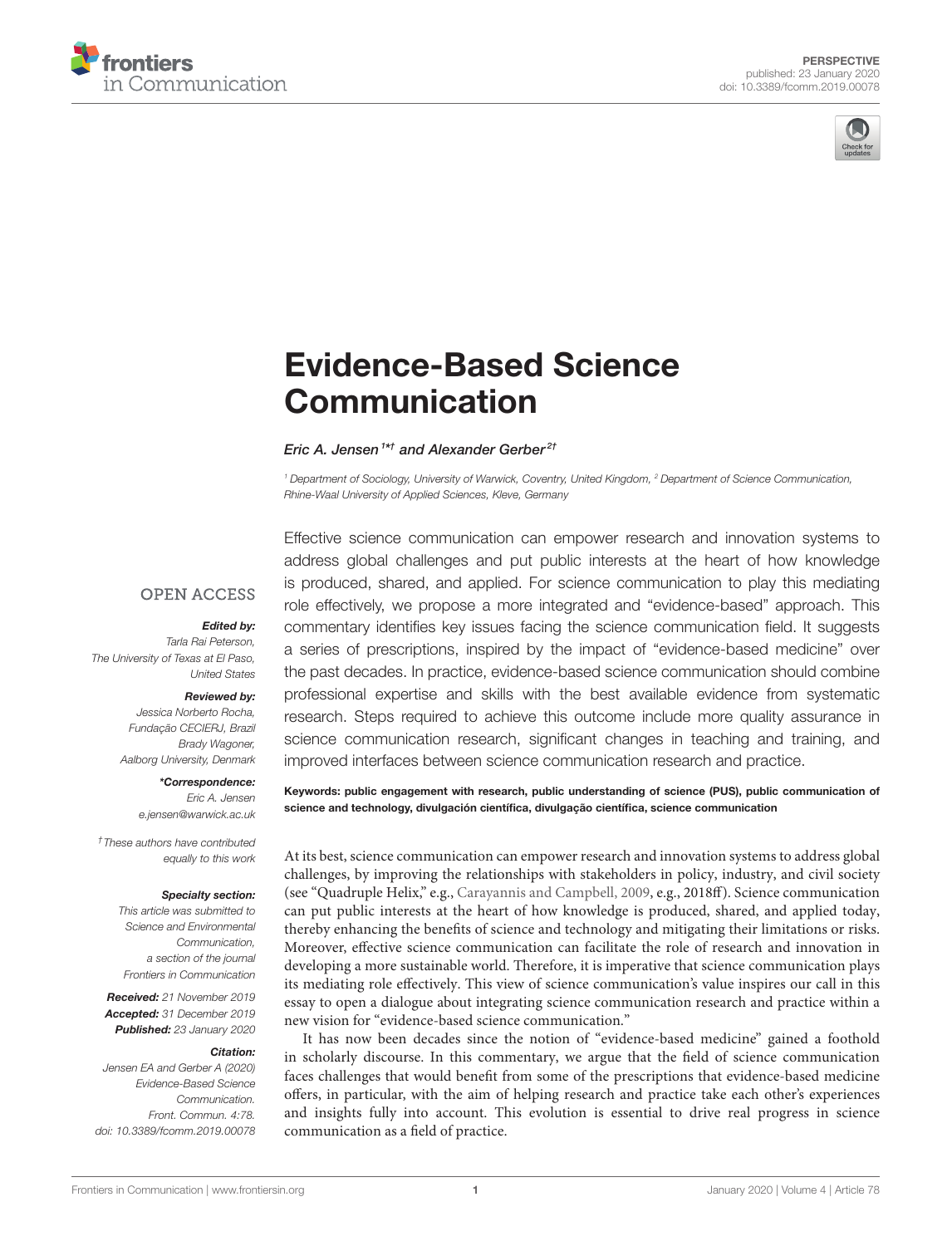# KEY CHALLENGES

Science communication today is expected to go far beyond making scientific knowledge more accessible to lay audiences. For example, ambitious notions about science communications potential role can be identified in the European policy prescription of "Responsible Research and Innovation" (RRI) or efforts to include stakeholders earlier in technology assessment and regulatory processes to establish a more "social" innovation [\(Phills et al., 2008,](#page-4-0) e.g., p. 39ff). With the growing expectations of 21st science communication, it also becomes increasingly important for this field to be more self-reflective and demonstrably effective. This commentary presents our view of these challenges across both science communication research and practice based on our experience in this field.

Key challenges underpinning this commentary are identified in the first empirical gap analysis for the field of science communication research [\(Gerber et al., 2020,](#page-3-1) p. 61ff), in particular the following: (i) to build a research corpus with effective transfer mechanisms, so that science communication practitioners can apply research in their work practice, and perhaps even investigate in collaboration with scholars the applicability of potentially useful strategies; (ii) to widen the spectrums of science communication research topics and methods, in particular by extending the existing methodological toolkit in science communication to include more longitudinal and experimental research. Experts contributing to a Delphi study in this science communication research field analysis emphasized that neither scholarship nor practice adequately take account of the other side's priorities, needs and possible solutions: This can be understood as a double-disconnect between research and practice [\(Gerber et al., 2020,](#page-3-1) e.g., p. 4).

Both authors of this essay have worked in science communication practice and research, and especially at the interface between the two domains over many years in this evolving field. In this time, we have seen many challenges that trouble the research/practice interface in science communication (e.g., see [Fischhoff, 2013,](#page-3-2) e.g., p. 14038). Many of these challenges have been raised in one form or another in empirical studies of science communication research and practice (e.g., Holliman and Jensen, [2009;](#page-3-3) [Gerber, 2014;](#page-3-4) [Jamieson et al., 2017;](#page-4-1) Gerber et al., [2020\)](#page-3-1). Ironically, the challenges begin with communication about science communication evidence (see **[Table 1](#page-2-0)**). The framework suggested here, based on our experience, addresses four usually sequential steps of a "Knowledge Cascade," which is addressed on four levels, namely Relevance, Accessibility, Transferability, and Quality assurance.

It is both self-evident and revealing that there is limited empirical evidence that speaks to the generalizations and truth claims presented in the table above based on our practical experience across the research-practice divide in science communication. We think the sparse research available on these topics highlights the need for more evidence-based integration and mutual learning to more systematically clarify the state of play.

Beyond strengthening the links between research and practice and establishing additional opportunities for knowledge exchange and collaboration, there are numerous challenges at a practical level to implementing evidence-based approaches. These challenges run deep, with barriers embedded in science communication training, norms and values that drive practice (e.g., see [Jensen and Holliman, 2016\)](#page-4-2).

# EVIDENCE-BASED SCIENCE COMMUNICATION (EBSC): PATHWAYS FORWARD

A classic editorial in the British Medical Journal set out to clarify the direction that was being advocated for the field of medicine in an article entitled: "Evidence based medicine: what it is and what it isn't." We would adopt a similar account for defining "evidence-based science communication" as a viable pathway forward. To adapt the language used by [Sackett et al.](#page-4-3) [\(1996\)](#page-4-3), p. 71, we are advocating the "conscientious, explicit, and judicious use of current best evidence in making decisions" about science communication. In practice, evidence-based science communication involves combining professional expertise and skills with the best available evidence from systematic research, underpinned by established theory. By professional expertise we mean the "proficiency and judgment" that individual science communication practitioners acquire through experience and practice, refined over time through empirical evaluation (cf. [Sackett et al., 1996,](#page-4-3) p. 71). There are numerous indicators of such professional expertise in science communication, including:

- Applying social science research and theory when designing science communication activities to avoid well-known pitfalls and improve the odds of success.
- Planning, developing, and applying objectives in a logical way to address the needs of specific stakeholders or audiences.
- Following good ethical principles including informed consent for participation and responsible data protection and management.
- Being open and transparent about the nature of the funding, organizations involved and influences on the design of science communication activities
- Ensuring that appropriate and relevant communication skills are developed and applied for a given science communication challenge.
- Being inclusive and welcoming of those who are often marginalized or excluded, both in the development and delivery of science communication activities.
- Willingness and capability to reflect on limitations in one's own communication objectives and strategies despite institutional constraints and agendas, even if this may invalidate previously accepted practices.
- Committing to continually improve practice based on ongoing collection and analysis of evaluation evidence [\(Jensen, 2014,](#page-4-4) [2015a\)](#page-4-5).
- Being learning-oriented, focusing on continual professional improvement and sharing of new findings to aid others.
- Working to make any given science communication activity as resource efficient as possible to ensure that opportunities for positive impact are not squandered.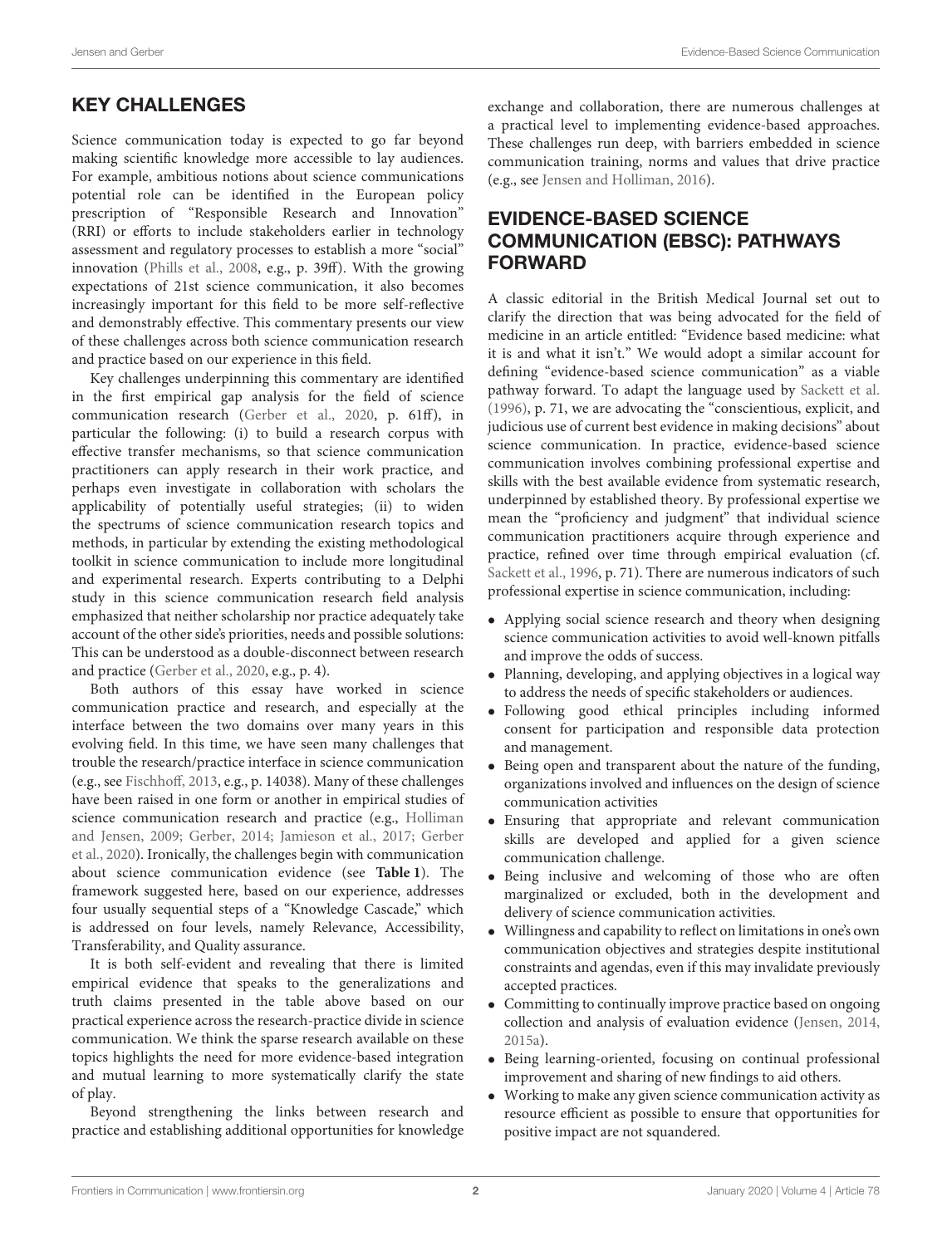<span id="page-2-0"></span>TABLE 1 | The science communication knowledge cascade: key challenges at the interfaces between research and practice.

| Research                                                                                                                                                                                                                                                                                                                                                                                                                                                   | Challenge                                | Practice                                                                                                                                                                                                                                                                                                                                                                                                                                                                        |
|------------------------------------------------------------------------------------------------------------------------------------------------------------------------------------------------------------------------------------------------------------------------------------------------------------------------------------------------------------------------------------------------------------------------------------------------------------|------------------------------------------|---------------------------------------------------------------------------------------------------------------------------------------------------------------------------------------------------------------------------------------------------------------------------------------------------------------------------------------------------------------------------------------------------------------------------------------------------------------------------------|
| • Few scholarly publications in science communication either<br>attempt or succeed in conveying clearly why and to whom<br>the results matter in practice.<br>• There are hardly any systematic reviews for specific<br>topics/challenges within science communication to distill<br>the best available evidence in a methodologically robust<br>way.<br>• Research would also benefit from more direct input from<br>practice about challenges and needs. | Determining the relevance of<br>evidence | • Most practitioners are neither aware of the existing science<br>communication evidence, nor do they consider whatever<br>research they know about to be relevant enough to be worth the<br>investment of time in seeking more information.<br>• Using evidence in science communication practice, for<br>example, by integrating impact evaluation, requires reflexivity<br>and a willingness to reconsider established practices in light of<br>the best available evidence. |

| Once acknowledged                                                                                                                                                                                                                                                                                                                                                                                                                                                                                                                                                                                                                                             |                                                         |                                                                                                                                                                                                                                                                                                                                                                                                                                                                                                                                                                                                                 |
|---------------------------------------------------------------------------------------------------------------------------------------------------------------------------------------------------------------------------------------------------------------------------------------------------------------------------------------------------------------------------------------------------------------------------------------------------------------------------------------------------------------------------------------------------------------------------------------------------------------------------------------------------------------|---------------------------------------------------------|-----------------------------------------------------------------------------------------------------------------------------------------------------------------------------------------------------------------------------------------------------------------------------------------------------------------------------------------------------------------------------------------------------------------------------------------------------------------------------------------------------------------------------------------------------------------------------------------------------------------|
| • Publishing results behind journal paywalls and<br>predominantly only in English disadvantages both<br>researchers and practitioners (especially in non-English<br>speaking and also low-income countries).<br>• Open data and open methodology are still rarely applied in<br>science communication research. Journal articles and<br>evaluation reports lack relevant methodological details such<br>as measurement instruments and details about how<br>analyses were conducted.<br>• The multidisciplinary field suffers from inconsistent<br>terminology, making literature reviews and identification of<br>relevant evidence unnecessarily difficult. | Making relevant evidence<br>accessible                  | • Knowledge is dispersed across hundreds of journals, many of<br>which are closed access.<br>• Developing understanding of relevant evidence and producing<br>new evidence through evaluation requires know-how that<br>is often inadequately developed in science communication<br>teaching/training for practitioners.<br>• Time constraints and different institutional priorities may require<br>more top-down prescriptions, for instance by making<br>systematic impact assessment a funding requirement and<br>provision of standardized, methodologically sound, freely<br>accessible evaluation tools. |
|                                                                                                                                                                                                                                                                                                                                                                                                                                                                                                                                                                                                                                                               | Once accessed                                           |                                                                                                                                                                                                                                                                                                                                                                                                                                                                                                                                                                                                                 |
| • Few research funding schemes incentivize collaborative<br>research between researchers and practitioners. More<br>broadly, there are limited funding opportunities for<br>transdisciplinary research to directly apply/test research<br>results in practice.<br>• Science communication research is often driven by<br>academic concerns within philosophy/sociology/history of<br>science, not necessarily looking at practical applicability as<br>a priority.                                                                                                                                                                                            | Enhancing the transferability of<br>accessible evidence | • Even if aware and interested, practitioners are discouraged from<br>exploring the world of science communication research any<br>further by (social) scientific jargon.<br>• Even if the research clearly specifies practice implications,<br>practitioners are basically left alone to implement those findings<br>and to understand their relative importance for their work.                                                                                                                                                                                                                               |
|                                                                                                                                                                                                                                                                                                                                                                                                                                                                                                                                                                                                                                                               | Once transferred                                        |                                                                                                                                                                                                                                                                                                                                                                                                                                                                                                                                                                                                                 |

Relying on quality-assured transferable knowledge

| • Because many science communication researchers come         |
|---------------------------------------------------------------|
| to the field after completing higher education qualifications |
| in natural and physical sciences rather than social sciences, |
| some have not yet developed the methodological expertise      |
| necessary to design robust social research (Martin, 2019).    |

- Funders rarely insist on methodological quality in science communication evaluation, which means most external evaluation reports conducted by consultants offer questionable or limited value as evidence.
- Researchers in social sciences are not required to register their studies or evaluations, which is a common standard in medical sciences, or to follow other practices at the leading edge of transparent "open science."
- Depending on the journal and peer reviewers' backgrounds, there are major differences in the level of methodological rigor expected during the peer review process. This means practitioners may be expected to sift through or use unreliable evidence if they are left to assess individual articles without the benefit of systematic reviews or meta-analyses. • Science communicators are rarely provided with support and
	- guidance in how to access and use the best available evidence during their training. Moreover, many practice-oriented conferences disregard quality of evidence as a priority, treating personal impressions and anecdotes at the same level as robust evidence.
	- Science communicators are often left to their own devices to design and conduct empirical evaluations, with limited training and support by their institutions or funders, and often without in-house experts to call upon for advice.

It will be clear from the points above that we believe that "using robust social scientific evidence [...] to ensure success should be viewed as a basic necessity across the sector" [\(Jensen, 2015b,](#page-4-7) p. 13). Applying well-established principles of good communication (e.g., [Spitzberg, 1983\)](#page-4-8) should be a basic expectation of science communication practice for professionals and their funders.

Just as in evidence-based medicine, EBSC must be expected to "invalidate previously accepted" practices and "replace them with new ones that are more powerful, more accurate, more efficacious" [\(Sackett et al., 1996,](#page-4-3) p. 71). What counts as effective science communication practice depends on the institutional, local and cultural context. The nature of the science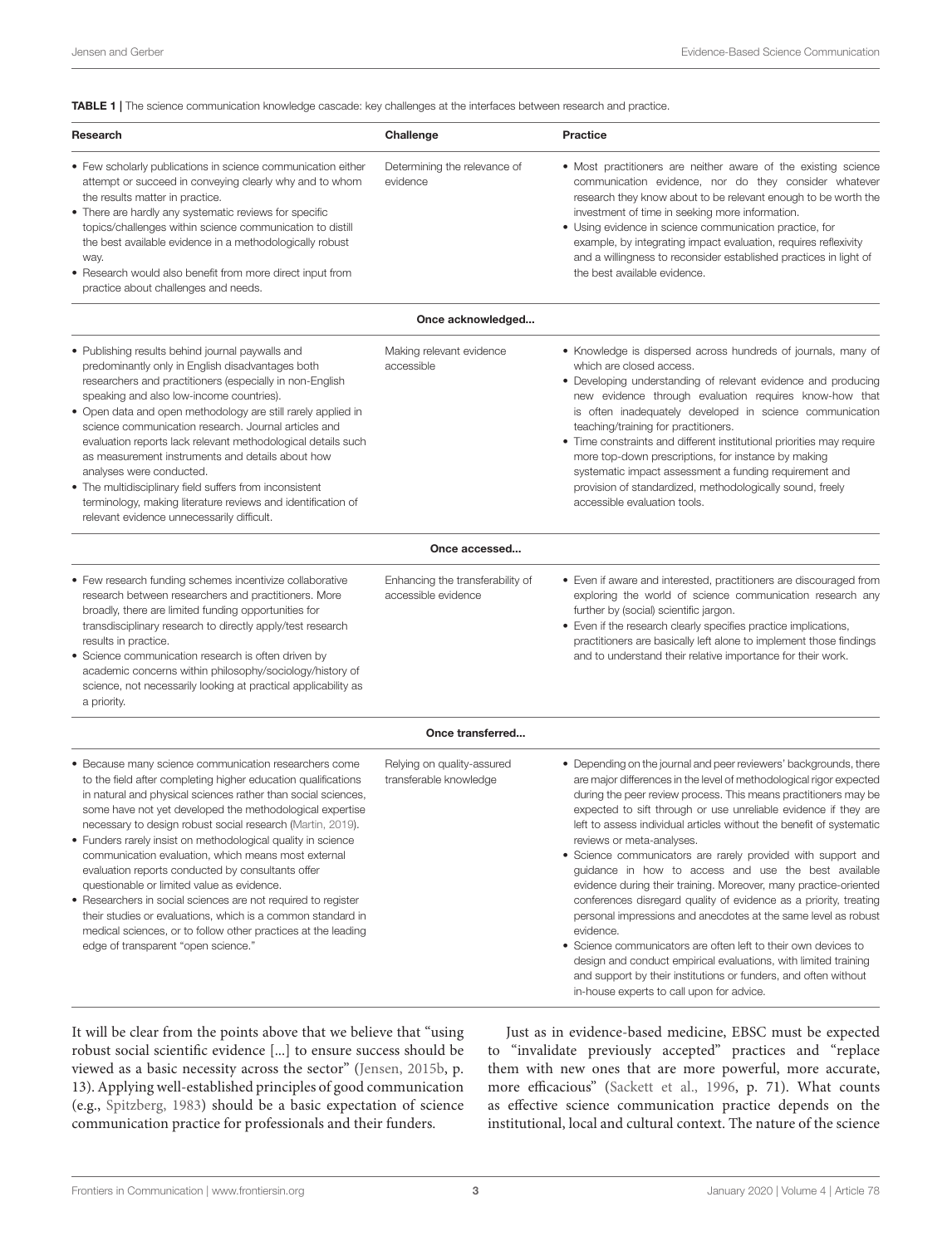communication evidence base and how to define satisfactory evidence is a matter that requires elaboration aimed at the research community in science communication, which we will develop in a separate essay. Here, we wish to emphasize that science communication research should be providing relevant, accurate, and timely insights that practitioners can use. Indeed, the issues we wish to raise are not only about a deficit of evidence in practice, but also a lack of sufficient applicability, mutual appreciation and collaboration, explained in more detail below (inspired by [Heneghan et al., 2017\)](#page-3-5).

#### Evidence-Based Science Communication (EBSC)

- 1. Evidence-based practice: Increase the systematic use of evidence in science communication practice to maximize effectiveness and forestall negative impacts.
- 2. Evidence-based research: Reduce questionable science communication research practices, avoid preventable methodological shortcomings and increase transparency.
- 3. Assessing impact: Make impact evaluation of science communication a standard expectation in communication and engagement funding with the aim of refining practices based on findings.
- 4. **Bridging the chasm:** Address the divides between research and practice in science communication along the entire Knowledge Cascade (see above) to enable an integrated evidence-based practice.
- 5. Mutual appreciation and collaboration: Develop initiatives to encourage both researchers and practitioners to develop mutual understanding about their needs, experiences and unique capabilities and forms of expertise.
- 6. Establish more effective mechanisms for exchange that work for practitioners and researchers that transcend the limitations of scholarly publishing.
- 7. Recognizing applicability: Where research results and theory can be tested in real world situations, both research and practice need incentives to engage and collaborate. More applied, or at least practice-relevant, research also requires more systematic analysis of the needs for research from the perspective of science communication practice.
- 8. **Collaboration:** Instead of trying to merely transfer abstract expert knowledge into practice, the science communication field needs more transdisciplinary means of collaboratively investigating and optimizing science communication from within, using real-world data to develop both research and practice through the same initiatives without compromising quality standards on either side.
- 9. **Revisit the raison d'être for science communication:** Promote important societal values such as social inclusion, good ethical practices and democratic participation through the design of science communication initiatives.
- 10. **Systematic reviews:** Produce practical quidelines to effectively inform and orient practice by distilling the best available evidence in a methodologically robust way. This should also foster replicability and replication for key topics by making methodological transparency the norm.
- 11. Systemic change: Encourage informed decision-making in the selection of science communication approaches for particular settings and circumstances, backed up by funding review processes that insist on evidence-informed approaches.
- 12. Certification: Encourage the next generation of leaders in evidence-based science communication through certification processes and standards in teaching and training.

# **REFERENCES**

- <span id="page-3-0"></span>Carayannis, E. G., and Campbell, D. F. J. (2009). 'Mode 3' and 'Quadruple Helix': toward a 21st century fractal innovation ecosystem. Int. J. Technol. Manage. 46, 201–234. doi: [10.1504/IJTM.2009.023374](https://doi.org/10.1504/IJTM.2009.023374)
- <span id="page-3-2"></span>Fischhoff, B. (2013). The science of science communication. Proc. Natl. Acad. Sci. U.S.A. 110, 14031–14032. doi: [10.1073/pnas.1312080110](https://doi.org/10.1073/pnas.1312080110)
- <span id="page-3-4"></span>Gerber, A. (2014). "Science caught flat-footed: how academia struggles with open science communication," in Opening Science – The Evolving Guide on How the Internet is Changing Research, Collaboration and Scholarly Publishing, eds S. Bartling and S. Friesike (Wiesbaden: Springer), 73–80. doi: [10.1007/978-3-319-00026-8\\_4](https://doi.org/10.1007/978-3-319-00026-8_4)

# **CONCLUSION**

We fully recognize that our diagnosis of the problem and perspective on pathways forward will face criticism. Some of that criticism may fall along the lines of prior critiques of evidence-based medicine, including the idea that evidence-based science communication is "old hat," a "dangerous innovation," "perpetrated by the arrogant," and a move to "suppress" science communicators" or researchers' professional "freedom" (Sackett et al., [1996,](#page-4-3) p. 73). Clearly "evidence" in science communication and beyond will always be contested and provisional, but it nevertheless provides the strongest pragmatic basis for making improvements in practice.

We need to have this debate as a field, including practitioners, researchers and those–like the two of us–that work across these two domains. This commentary is meant to cultivate reflexivity in our community by initiating a discussion about the value, quality, and effectiveness of what we are practicing and researching. Many of the questions posed in and even resulting from this commentary are expected to trigger a discussion about fundamental principles and practices in our field. At the same time, however, we also hope that general issues, such as querying how relevant research should be expected to be for practice, will not overshadow the very concrete issues we are raising about how to use existing evidence and experience on both sides to empower science communication to live up to its potential in the interest of a world that desperately needs it more than ever. This is also why this commentary does not attempt to provide easy solutions but instead welcomes and explicitly invites dialogue about the pathways forward for our field.

## AUTHOR CONTRIBUTIONS

All authors listed have made a substantial, direct and intellectual contribution to the work, and approved it for publication.

### ACKNOWLEDGMENTS

The authors are deeply grateful for the reflexivity provoked in the long process of developing this commentary by numerous inspiring discussions with friends and colleagues working in science communication research and practice around the world.

<span id="page-3-1"></span>Gerber, A., Metcalfe, J., Broks, P., Lorke, J., Gabriel, M. and Lorenz, L. (2020). Science Communication Research: An Empirical Field Analysis (Government Report). German Federal Ministry of Education and Research.

- <span id="page-3-5"></span>Heneghan, C., Mahtani, K. R., Goldacre, B., Godlee, F., Macdonald, H., and Jarvies, D. (2017). Evidence based medicine manifesto for better healthcare: a response to systematic bias, wastage, error and fraud in research underpinning patient care. Evid. Based Med. [22, 120–122. doi: 10.1136/ebmed-2017](https://doi.org/10.1136/ebmed-2017-j2973rep) j2973rep
- <span id="page-3-3"></span>Holliman, R., and Jensen, E. (2009). "(In)authentic science and (im)partial publics: (Re)constructing the science outreach and public engagement agenda," in Investigating Science Communication in the Information Age: Implications for Public Engagement and Popular Media, eds R. Holliman, E. Whitelegg,